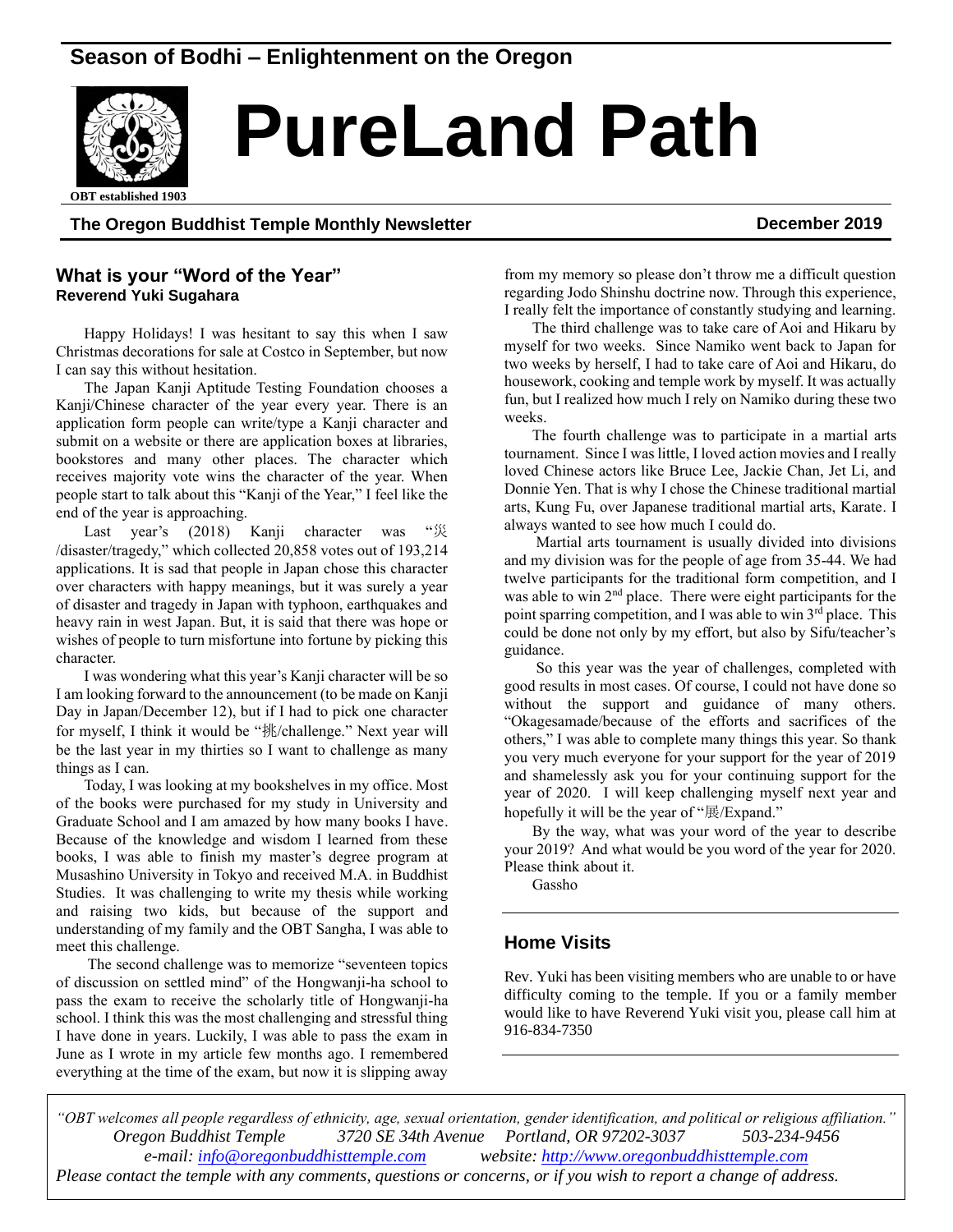## **December Shotsuki Hoyo**

This is a monthly memorial service to honor and remember those loved ones who passed away during the month of December. The Shotsuki-Hoyo service will be held at the December 8 Sunday service at 10 am.

Anderson,DouglasWilliam12/4/2011 Kinoshita, Eugene Hiroshi 12/5/1974 Sasaki, Tsunetaro 12/12/1966 Ando, Bob Minoru 12/26/1998 Kobayashi, Nobuo 12/21/1978 Sarusaka, Shige 12/19/1950 Ando, Frank Susumu 12/5/1988 Kono, Shinayo 12/20/1991 Shiiki, Rikizo 12/5/1960 Aoki, Kotaro 12/31/1968 Kristiansen, Tomie Fujita 12/27/2001 Shiraishi, Setsuko 12/23/1973 Azuma, Teikichi 12/14/1965 Liebowitz, Daniel 12/8/2007 Shitasa, Fumi, 12/4/1986 Endo, Shige 12/9/1950 Masuoka, Baiichi 12/12/1952 Sono, Bunta 12/28/1931 Fujii, James 12/3/2013 Matsushima, Hiroshi 12/18/2017 Stumpf Junko Irene 12/12/2001 Fujii, Sekitaro 12/5/1967 Minami, Nobuichi 12/11/1982 Tachibana, Genpei 12/14/1962 Giese, Hiroko 12/4/2004 Miura, Rin 12/4/2005 \* Takeda, Satoko 12/28/2000 \* Hayashi, Irene 12/28/2004 \* Miyoshi, MaryTokiko 12/6/2005 \* Takeuchi, Melvin Susumu 12/3/2011 Hirai, Shijiro 12/12/1956 Naito, Kimi 12/14/2004 Takeuchi, Robert 12/25/2015 Hirota, Shizuko 12/27/1994 Nishimoto, Hatsumi 12/27/1999 Tamiyasu, Ikuma 12/7/1984 \* Ichikawa, Yasashi 12/29/1999 \* Nishino, Aya 12/18/1978 \* Tateishi, Yoshimasa 12/16/1960 Inouye, Grace Yoshiko 12/20/1992\* Ckabe, Sayo 12/27/1976 Tsuji, Haru 12/13/1984 \* Iwai, Yoshiro James 12/3/1998 Okita, George 12/23/2011 Uyeda, Chiyono 12/2/1959 \* Iwashita, Kasuga 12/21/1973 \* Okita, Matoichi 12/13/1956 (Yasuichi) Uyeda, Matsuo 12/10/2007 Inuzuka, Ko 12/24/1959 Okita, Chiho 12/25/2015\* Wahl, Takeko 12/27/2018 Kato, Tony 12/16/1998 Okubo, Shizu 12/28/1962 \* Woodworth, Eugene 12/21/2013 Kasahara, May 12/30/2017\* Onchi, George 12/20/1990 Yabuki, Kameji 12/18/1953 Kayama, Giichi 12/30/1979 Ouchida, Jack 12/1/2000 Yasutome, Sadayo 12/24/1974 \* Kimura, Harue 12/8/1993 \* Sasaki, Kosaku 12/21/1983 Yoshida, Kumakichi 12/12/1958

Ikeda, Kaneo 12/31/2000 Nunotani, Harumi 12/6/1932 Tomohiro, Risuke 12/30/1961 (Yoshimae) Yuzuriha, Zoichi 12/13/1975

\*OBWA member

Please join us and offer incense in memory of your relative(s) or friends. Listed below are the names of those who passed away starting from 1950. Oregon Buddhist Temple has records from 1904. If a name is missing, incorrect, or prior to 1950, please notify Jean Matsumoto, Etsu Osaki, or the temple.

| <b>2019 Memorial Services</b> |         |                     |         |  |  |  |
|-------------------------------|---------|---------------------|---------|--|--|--|
| Year                          |         | Year                |         |  |  |  |
| <b>Of Passing Memorial</b>    |         | Of Passing Memorial |         |  |  |  |
| 2018                          | 1 Year  | 2003                | 17 Year |  |  |  |
| 2017                          | 3 Year  | 1995                | 25 Year |  |  |  |
| 2012                          | 7 Year  | 1987                | 33 Year |  |  |  |
| 2007                          | 13 Year | 1970                | 50 Year |  |  |  |

If you would like to schedule a memorial service for loved ones or ancestors, please make arrangements with Rev. Sugahara at 916-834-7350 or ysobtportland06012017@oregonbuddhlsttempl.com

# **Condolences**



To the family of Penny Seibel who passed away September 29. She was an OBT Minister's Assistant.

OBT and OBWA offer sincere condolences to the family of Miki Yagi a longtime active member who passed away on October 28th.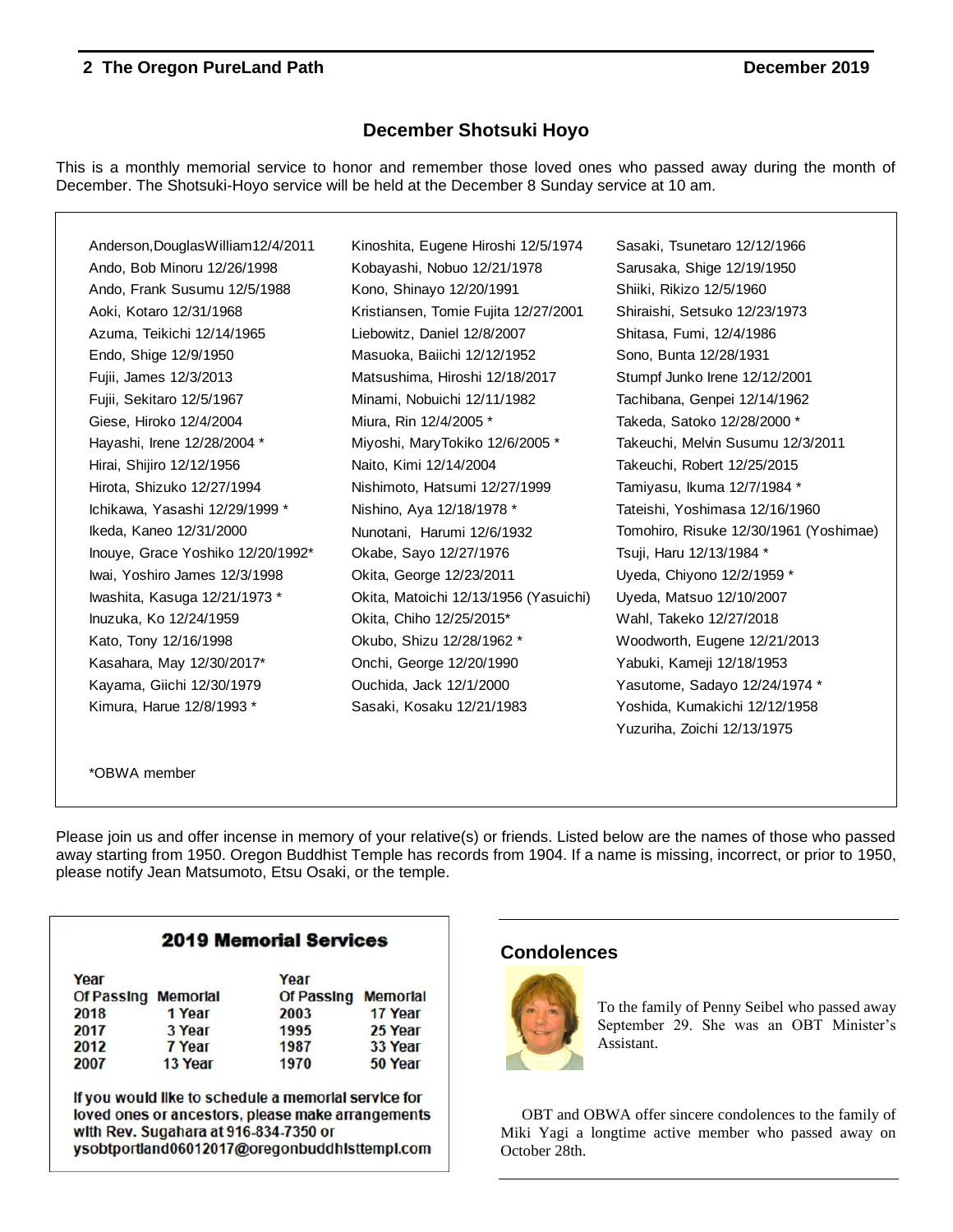#### **President's Column Ken Garner, OBT President**

*In December people give no thought to the Past or the Future. They think only of the Present……… Carolyn Wells 1908*

Looking at the calendar I see we are already in the throes of the year-end holiday season. How can it be that 2019 is nearing its end? December is the last month of this term of my OBT presidency. What we didn't get accomplished will be relegated to the pile of "Might have been".

In this year's annual general membership meeting way back in February, I said that the state of the temple was "Progressing". I believe that OBT is moving in the right direction. I am gladdened each Sunday when I see all the children in attendance. I love seeing the new families coming to services and getting involved with the temple. We have had new events at the temple this year and our Obon this year had a new look and feel. The highlight of the year was a visit by Gomonshusama and the bestowing of Buddhist names on 21 of our temple members and friends.

We have much to look forward to in the coming year. We will be expanding our outreach and community involvement efforts. We are looking at new in-temple education opportunities. We will be looking for new and exciting ways to re-invigorate our traditional temple events.

Enough past and future. Now for the present(s). This year has been a present for me. I have enjoyed serving as the temple president again. Thank you all for the trust and support you have extended to me and to the temple. Thank you for the effort you put in to OBT fund raisers. Thank you for your donations (especially for your year-end donations). Most of all thank you for being a part of the OBT Sangha.

I wish everybody a wonderful holiday season. In Gassho

#### **Pledge to Perpetuate Al Ono**

I recently returned from 3 weeks in France traveling to many cities. In several cities, there were magnificent churches with towering steeples, massive entrances with huge statues and massive doors. Inside are beautiful tall stained-glass windows and a beautiful altar that directed my eyes to follow up to the magnificent artwork and religious symbols, and finally to the soaring roof artfully decorated. All this made me go "Wow" as I strained my neck to look up.

On the other hand, here at the Oregon Buddhist Temple and many other Jodo Shinshu temples, the presentation is not as dramatic. As you approach the temple, the roof has a sweeping horizontal feeling and even gives the impression that one needs to bow as you enter. The onaijin is beautiful, eye catching and extends wall to wall on the far wall of the Hondo or seating area. This presentation gives one the impression of looking side to side rather than vertically, to look at the statue of Amida Buddha or a scroll of Namu Amida Butsu in a forward-looking manner. It gives the feeling of quiet reflection. The impression that one feels is not one of going upward and out of what we are, but one of going down and inward to what we really are."

Many of these churches in France are many hundreds of years old and have been maintained even through fires and wars. Our present temple is only 50 years old but the onaijin is over 100 years old. It has been maintained and repaired especially at the 50th year anniversary of the temple. Both of these types of churches or temples are beautiful in their own way and carry meaning in their structure, decorations and accoutrements.

With maintenance, care and support, many of these buildings have been around for worship for hundreds of years. On the other hand, to keep our Oregon Buddhist Temple building and especially our beautiful and custom made Onaijin around for many years to come, loving care and maintenance needs to be done.

To do this, funds are needed for upkeep and repairs. In order to do this, pledges are needed each year from all those who would like to keep Oregon Buddhist Temple as a place to feel that special feeling and a place to hear the Dharma for hundreds of years into the future.

As we come to the end of 2019 and approach 2020, your generosity through your pledges each year, no matter what amount, can be used to maintain our beautiful and inspiring Oregon Buddhist Temple here in Portland, Oregon.

Hands Together

#### **Oregon Buddhist Women's Association Diane Harder**

As the beautiful fall colors lead us into the Thanksgiving holiday, we as Jodo Shinshu Buddhists give thanks daily. As a member of OBWA, I'm thankful for the leadership provided by our recently re-elected Board, and for the caring fellowship of OBWA members as we gather for monthly meetings. This year, we traveled to the World Buddhist Women's Convention in San Francisco and held lunches to celebrate birthdays as well as the New Year.

I am grateful for the opportunities to be actively involved with the community, which includes assisting with food prep for otoki, providing support for OBT fundraisers, and participating in Caring for Others, a program to connect with our senior members.

We also gathered for the Global Buddhist Relief Walk to Feed the Hungry on a sunny Saturday in October, continue to collect much-needed supplies for local women's shelters, and volunteered with the Oregon Food Bank. Currently, we are folding cranes to send to Tsuru's for Solidarity, a nonviolent, direct action project working to end detention sites and support front-line immigrant and refugee communities policies.

I encourage those who are not already members to consider joining OBWA. It could be a wonderful opportunity to become involved and to practice gratitude in support of our temple.

Dec 21 - 9:45 Rajio Taiso, 10:00 OBWA meeting Dec 22 - OBT Mochitsuki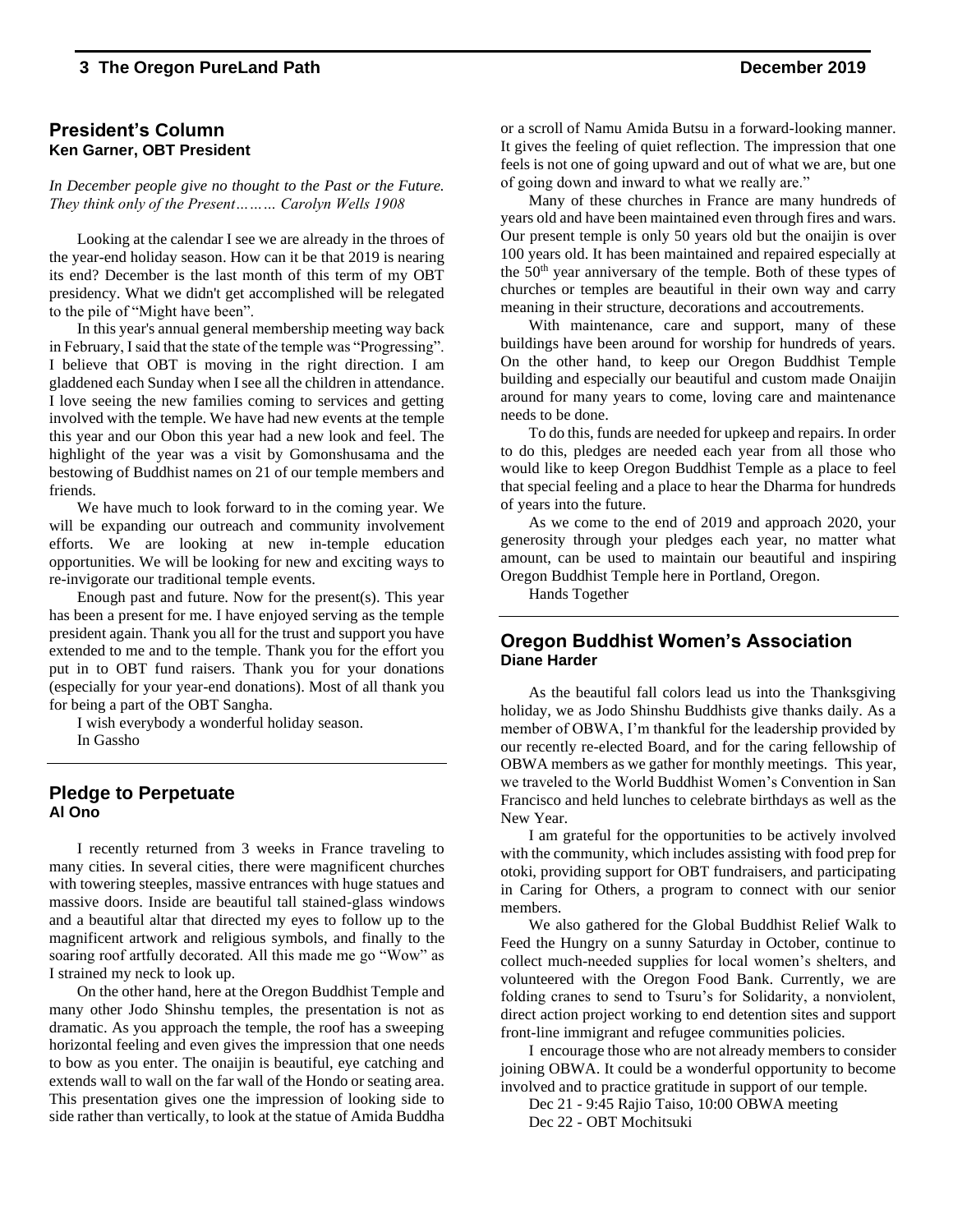Dec 31 - 3:30 Soba and ozoni prep Jan 1 - 9am Ozoni prep Feb 1 - 11:00 OBWA New Year luncheon@Super King Buffet Reporting next month: Katie T.

# **Dharma School**

#### **Ann Shintani**

**SAVE THE DATE – Dec. 14th for Bodhi Day Service and Potluck:** Please join us on Saturday at 5 pm for our annual evening Bodhi Day Service. Students will join Sensei Sugahara in giving the dharma message and give a special performance. Afterwards, we will enjoy a wonderful holiday potluck and a

special surprise activity!

**New Oregon Buddhist Temple "Share Gratitude" tshirts**: We have more of our golden yellow shirts with dark blue printing, with an elegant, double-headed bird by Maho G.

We have adult sizes (small, medium, large and X-large) at \$10 each. T-shirts are free to dharma school students who do not have a DS t-shirt that fits. Supplies are limited but we will take pre-orders. We hope that Sangha will wear t-shirts at outreach events where we may want to be recognized as a group.

**One of our favorite Dharma School activity - visitations:** On the Sunday before Halloween, our older students chaired service, rang the welcome bell, and welcomed the Sangha to service. Minister Assistant Brenda shared a children's story about patience and compassion to those who may need help walking or hearing. Afterwards, Dharma School families visited a few of our temple elders, Sahomi Tachibana and Tsuyako Monas. Thank you to Elaine Y. and Maho G. for making our gifts and cards, to Ann for providing flowers and snacks, and to parents for providing our rides. We also thank Connie M. and the October Toban for setting aside hearty and delicious snacks for our (late) return.



#### **November 19th Board Meeting Summary Notes Traci Kiyama, Secretary**

The Board met on Saturday, November 19th.

• Rev. Sugahara has been invited to speak at another temple

for Hanamatsuri, and the Board discussed logistics.

- Elaine Yuzuriha gave the Q3 financial report. We received another donation through the vehicle donation program!
- Ken reported on the NW District meeting in October, and Cathy gave a report on Sukiyaki Bazaar.
- Ken and Brenda recently attended the Minister's Assistant training.
- The Craft Fair is December 7th. Please help spread the word.
- We are looking for someone to chair Natsumatsuri in July at Uwajimaya.
- The BEC is considering an all-temple retreat in June.
- Chris continues her work on the database.
- Candidates for next year's Board are Eric Ackerson, Christine White, Katie Tamiyasu, and Jayne Ichikawa. Next meeting is December 14. For more details, please refer to the approved minutes published in the library. Gassho, Traci Kiyama

#### **Girl Scout Gold Award Ceremony Lisa Yanase, editor/Maddy Petrocchi, writer**



Lauren Yanase will be awarded the Girl Scout Gold Award at OBT on Nov. 30 at 2 PM. All are invited.

For her Gold Award, the most prestigious achievement in Girl Scouting, Lauren Yanase honors the Japanese and Japanese Americans interned during World War II, in her

documentary *Shikata Ga Nai: An Inconvenient American.* The film shares the story of the Kato family during World War II, as Japanese Americans along the West Coast were forcefully relocated into internment camps. John Golden, a TOSA in Portland Public Schools, says that this film, "sheds a light on a forgotten and shameful chapter in American history... and presents a story that is compelling and should be essential viewing for all high school students." Lauren Yanase

Bobbie Shirota, and her sisters recall their forced relocation in 1942 through their return to Los Angeles almost a decade later. *Shikata Ga Nai is* interwoven with footage from an exclusive tour of the Santa Anita Racetrack, and a haunting soundtrack by the Minidoka Swing Band and Portland Taiko. Yanase juxtaposes U.S. propaganda footage with personal photos to emphasize how the Kato's story is not anecdotal anomaly, but reflects the nearly 120,000 displaced Japanese and Japanese Americans during the War. Yanase illustrates economic and sociologic impacts on Japanese American communities through her family's journey, as they struggle to define and maintain their American identity. It is a universal story about family and the American Dream. Jodi Walder, an independent college counselor concludes "*Shikata Ga Nai* is a powerful story that every middle and high school student should see. Young filmmaker Lauren Yanase has masterfully captured her family's internment experience… and forcefully asks us to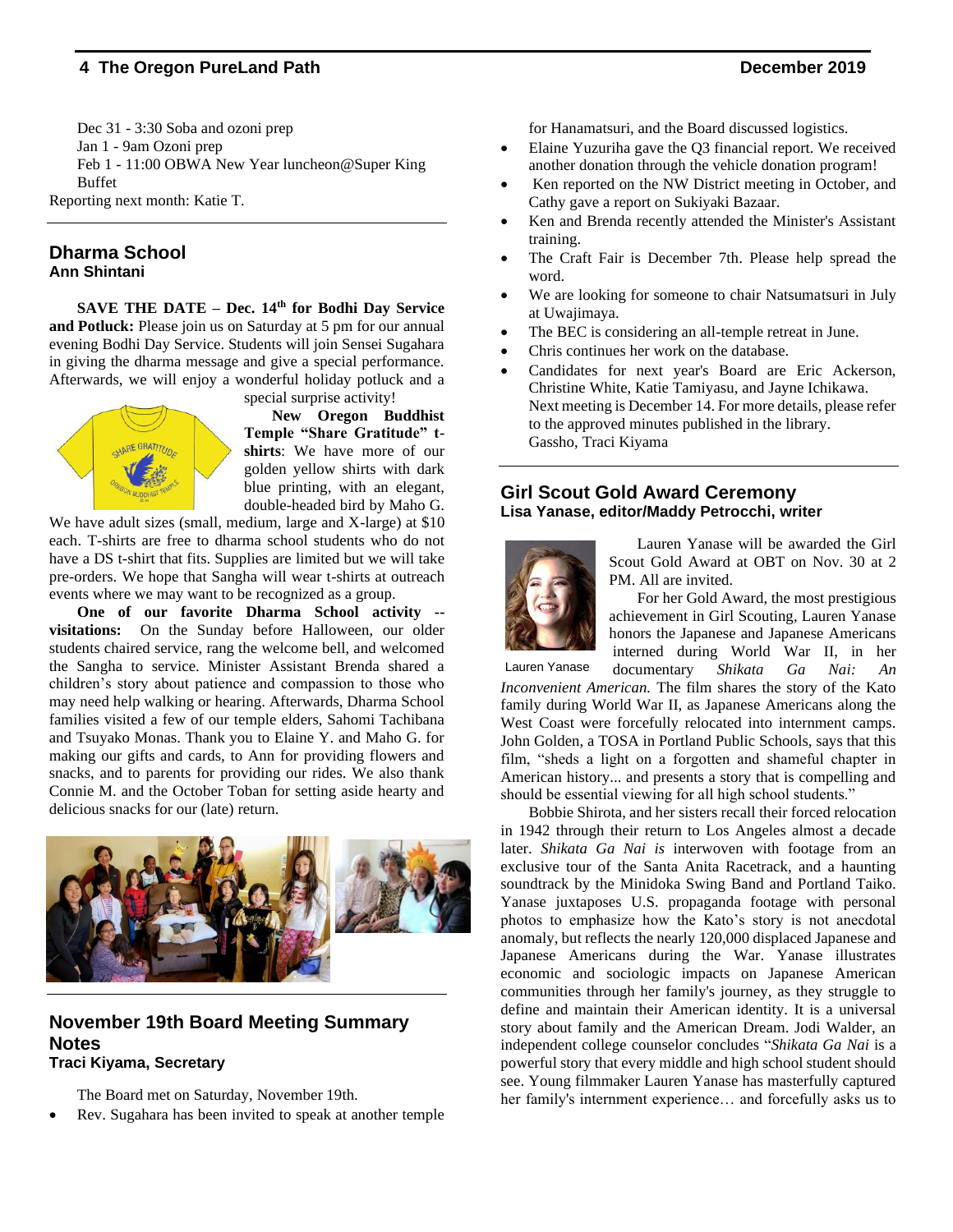reckon with the fear that caused those in power to unfairly treat our Japanese-American neighbors."

Family and culture are important influences on Yanase; she credits time with relatives as fundamental to her pride around her biracial identity and Japanese American heritage. Yanase recognized the lack of awareness around internment in her non-Japanese American communities and set out to elevate those voices and honor her family legacy, sharing the lessons of the internment.

#### **Walk to Feed the Hungry Robbi Ando**

On October 19th, the rains held off and OBT was well represented at the Buddhist Global Relief's Walk to Feed the Hungry. The OBT team members raised more than \$400 for the effort.



*The article below by Jenna Yokoyama is the eleventh in a series of articles written this year by an OBT board member to help make the board more accessible to temple members.*

#### **A Time for Reflection and Looking Ahead Jenna Yokoyama**

As the End of the Year Approaches I find my mind in a state of reflection. I find December a particularly special time because it's a time for reflection as well as a time for looking ahead to the new year.

Over this last year, I have seen our Sangha come together to plan activities to keep our community vibrant. I have heard Dharma talks that help me think ever deeper. I have seen acts of compassion from our members that remind me of why I am so appreciative of our small but caring community.

As I look forward to 2020, I see a Sangha that I'm excited about for another year of meditation and activities. I see our Sensei building a stronger community every day. I see the

wisdom of the Dharma reaching more people as a culture of compassion continues to be needed.

So as we close out another year while moving ahead, I look forward to seeing where we go together and what traditions we carry forward into a whole new decade. I hope you do too. Thanks for a great 2019, everyone!

Gassho, Jenna

#### **Lotus Circle – December Jean Matsumoto**

This article is being written before 11/28 (Thanksgiving Day 2019) and December (year-end and *oseibo* 'thank you' time), but it's that season again. So many people and events to be thankful for: people volunteering for monthly tobans; people who mop, and keep our recently cleaned and waxed basement floors mopped; people who keep the elevator running; people who do all kinds of housekeeping and fix-up jobs that need to be done around the temple quietly and unbeknownst to most of us; people who edit, write articles, print, address and mail this newsletter out; people who keep our parking lot, yard and gardens picked up; people who attend services regularly; and the many people I'm leaving out - all who should be acknowledged but are being forgotten to mention here and for which I apologize.

Services wouldn't be possible without Sensei Sugahara, Ministers Assistants Brenda Fugate, Ken Garner and Etsu Osaki and their Sunday a.m. support group. We appreciate all our greeters, announcement people, and those who chair services. Then there are our Tobans (under the organization of Etsu Osaki): Organists/Pianists: Wynn Kiyama, Brenda Niebert, Beth Sellers, Ann Shintani-Winner, Elaine Yuzuriha and Etsu. Obupan (rice offering) Toban members are: Kiyomi Dickenson, Maho Garner, Kay Inouye and Etsu. Then, of course, the Flower Toban members: Susan Endecott, Yasuko Fields, Jayne Ichikawa, Hiroko Stacey, June Shiigi, Naomi Masuoka, Janice Okamoto and Etsu.

Last but not least, I personally thank and acknowledge those generous people who join Lotus Circle to honor memories of loved ones and to all those who year-after-year donate the \$35 to OBT for altar flowers. This December those donors are:

- Dec 1 Anonymous in memory of (imo) long-time Temple President Jack & Shizuko Ouchida
- Dec 8 Susan Endecott imo husband Ron & brother Ken Tanaka; Michi Stoeller imo Grandmothers Helene Stoeller & Kikuko Shikatani
- Dec 15 Shig Yuzuriha imo parents Zoichi & Fumiye; anonymous imo Tony & Mary Kato and their daughter Josephine; Jean Tateishi imo parents Yoshimasa & Chiyoko and sister Julia Ninomiya
- Dec  $22 -$ Mary Ann & Ron Ikata imo her parents George & Sachi Onchi; Bette & Masa Okita imo parents George & Chiho Okita, grandmother Tatsu and sister Marion Taylor
- December 29 Robbi Ando, Diane Harder & Sandi Lessert imo parents, Bob & Sakaye, Joe Wahl imo mother Takeko; Ernie Takeda imo parents George & Satoko; Ruth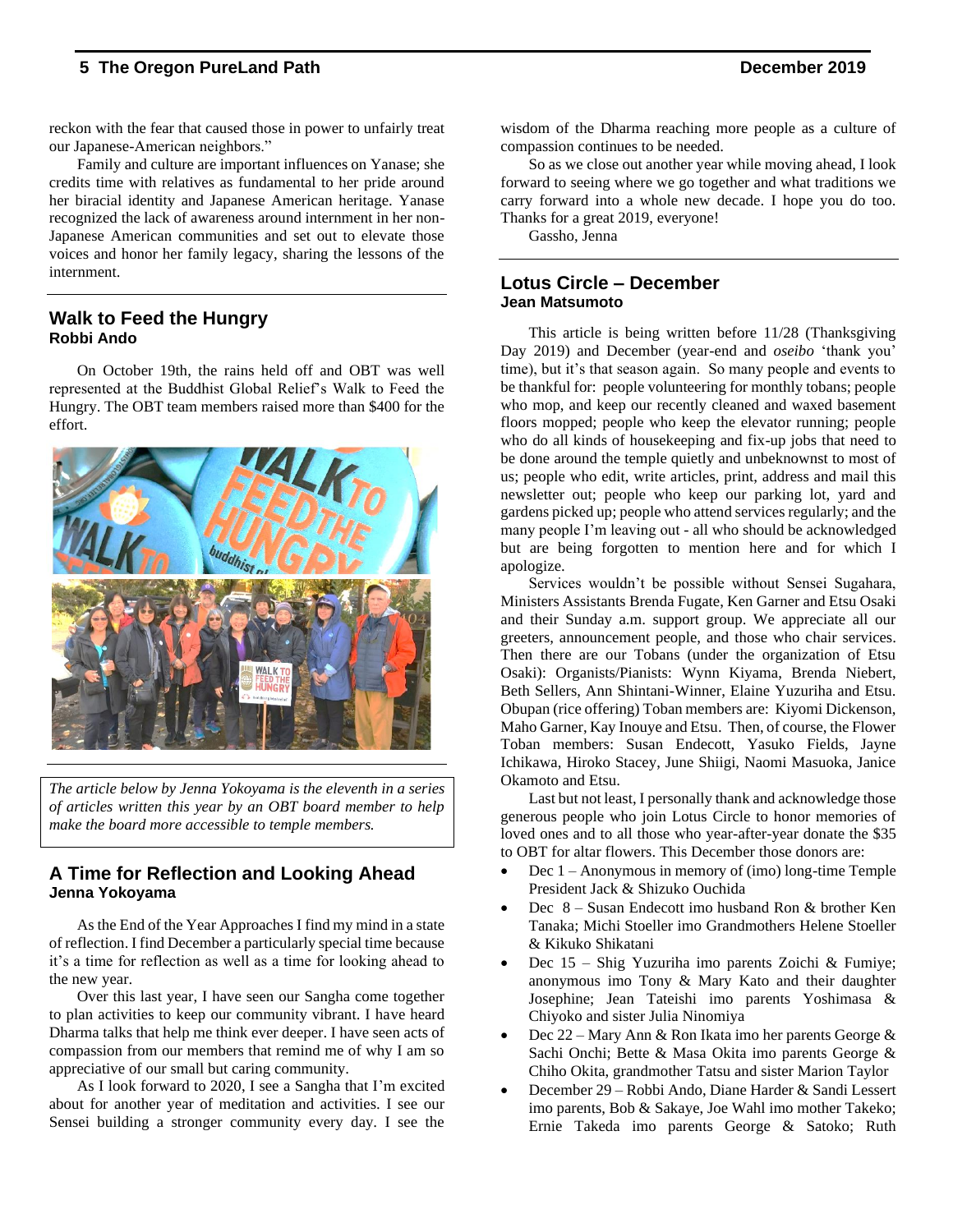Watanabe & Francis Gale imo parents Bunta Sono, Yone & Frank Yasujiro Murazen; Etsu Osaki imo parents Rev. Tatsuya & Yasashi Ichikawa.

Lastly, let's not forget to thank current Temple President Ken Garner (YouTube recorder extraordinaire of temple Dharma Talks) who set up the Lotus Circle webpage when he was [webmaster@oregonbuddhisttemple.com](mailto:webmaster@oregonbuddhisttemple.com) (now covered by Maho Garner) and all the members of his Board of Directors of OBT. Please consider joining the Circle at any time convenient to you by calling me at 503-280-2463 or emailing jamatsumoto@gmail.com.

#### **December Toban**

Pat Hokama Matt Langer Chip Larouche Setsy Larouche Susan Leedham Al Ono Cathy Shikatani Willem Stoeller Bill Tanaka Linda Tanaka Felicia Teba Craig Yanase Lisa Yanase Elaine Yuzuriha Todd Yuzuriha

#### **OBT Readers' Club Ken Garner**

The next Readers' Club meeting is scheduled for the Dharma Exchange on December 29 , 2019. We will be discussing American Sutra: A Story of Faith and Freedom in the Second World War by Duncan Ryuken Williams. All readers must secure their own copy of the book. There are two copies of American Sutra in the library.

The mass incarceration of Japanese Americans during World War II is not only a tale of injustice; it is a moving story of faith. In this pathbreaking account, Duncan Ryūken Williams reveals how, even as they were stripped of their homes and imprisoned in camps, Japanese American Buddhists launched one of the most inspiring defenses of religious freedom in our nation's history, insisting that they could be both Buddhist and American. Using newly translated sources and extensive interviews with survivors of the camps and veterans of the war, American Sutra reveals how the Japanese American community broadened our country's conception of religious freedom and forged a new American Buddhism.

The conversations we have at the Book Club Dharma Exchanges are always good -- and are even better if you have had an opportunity to read all or part of the book! Please join in the conversation on December 29.

**Editor's Note:** Duncan Williams will be in Portland Tuesday, December 3, 7:30 - 9 PM at the Heart of Wisdom Zen Temple, and Wednesday, December 4, 4 – 5:30 PM at Reed College.

#### **Searching for 2020 High School Graduates Elaine Yuzuriha**

Attention high school seniors, the Japanese American Community Scholarship applications are due on March 1, 2020. Now is the time to get teacher's recommendations and start thinking about applying. You or your parents must have been a member of one of the seven community organizations by October 15th to apply for the following year's scholarships. Oregon Buddhist Temple is one of the sponsoring organizations. For full information, please see the scholarship application form at [www.pdxjacl.org](http://www.pdxjacl.org/) under scholarships.

I would like to collect contact information for any high school senior affiliated with Oregon Buddhist Temple or the Japanese American community. Next May is the 2020 Japanese American Graduation Banquet, and the committee would like to issue invitations to all seniors affiliated with OBT. Please send information to [e.yuzuriha@gmail.com.](mailto:e.yuzuriha@gmail.com) Thank you!

#### **OBT's 7th Annual Holiday Craft Fair Angie Hughes**

Please join us for the Holiday Craft Fair on Saturday, December 7th, from 9AM-3PM at Oregon Buddhist Temple.

We will have a wonderful variety of handmade items by local artists available for purchase. From deliciously scented handcrafted candles to exquisite fine jewelry, there will be gifts available for every budget and taste. The kitchen will also be turning out delicious dishes for that much needed break in the middle of your shopping day. It's always a fun event, with something for everyone. We hope you will join us!

#### **Bodhi Day (Jodo-e)**

This is the day to commemorate Shakyamuni Buddha's attainment of Awakening. According to legend, the historic event took place on December 8 as the first faint light of day began to glow in the eastern sky. By his example, Shakyamuni demonstrated that it was possible for man to become a Buddha – a fully Awakened Person. All human beings, therefore, are in possession of this potentiality – Buddha Nature – which, when awakened and cultivated, enables them to achieve supreme wisdom and compassion. This day signifies the dawn of humanity's emancipation from suffering and unawareness. From the book, Jodo Shinshu A Guide

The OBT Bodhi Day Service will be on Saturday December 14 at 5 pm followed by a potluck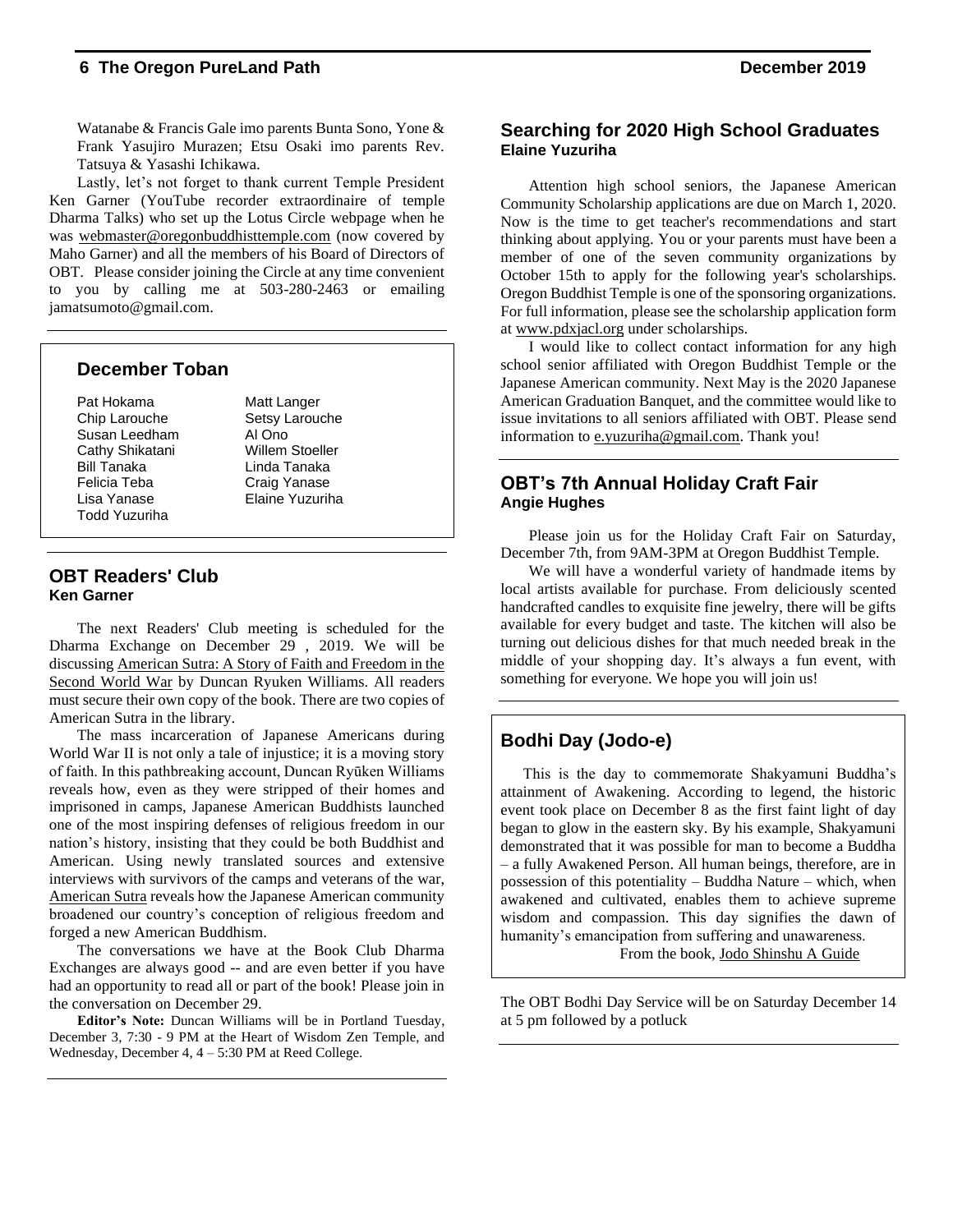|                                                                                                                                                                                                                                                                                                                                        | <b>Mochi Rice Cakes</b>                                                          |
|----------------------------------------------------------------------------------------------------------------------------------------------------------------------------------------------------------------------------------------------------------------------------------------------------------------------------------------|----------------------------------------------------------------------------------|
|                                                                                                                                                                                                                                                                                                                                        | for Making, Selling and Eating                                                   |
|                                                                                                                                                                                                                                                                                                                                        | <b>on</b>                                                                        |
|                                                                                                                                                                                                                                                                                                                                        | Sunday, December 22nd, 2019                                                      |
|                                                                                                                                                                                                                                                                                                                                        | Thank You for your Order. Please Drop off or Mail to the Temple by December 20th |
|                                                                                                                                                                                                                                                                                                                                        | Orders may be Picked up, after 2:00 pm on Sunday the 22nd                        |
|                                                                                                                                                                                                                                                                                                                                        |                                                                                  |
|                                                                                                                                                                                                                                                                                                                                        |                                                                                  |
|                                                                                                                                                                                                                                                                                                                                        |                                                                                  |
|                                                                                                                                                                                                                                                                                                                                        | Mail orders with check to:                                                       |
|                                                                                                                                                                                                                                                                                                                                        | Oregon Buddhist Temple                                                           |
|                                                                                                                                                                                                                                                                                                                                        | 3720 SE 34th Avenue                                                              |
|                                                                                                                                                                                                                                                                                                                                        | Portland, OR 97202                                                               |
|                                                                                                                                                                                                                                                                                                                                        |                                                                                  |
| Name: Name and the state of the state of the state of the state of the state of the state of the state of the state of the state of the state of the state of the state of the state of the state of the state of the state of<br>Phone Number: National Phone Number:<br># of lbs:__________________<br>\$ Total at \$4.00 per pound: |                                                                                  |

#### **Rice Cake Steaming, Pounding, Shaping, Bagging, Selling and EATING Sunday, December 22rd, 2019**

Achterman, Marilyn **Amasuga, Kats Anderson, Lisa&Family** Ando, Roberta Scott Winner Carrollo Family Asakawa Family Clayton, Nancy Demise,Darlene Mark Achterman Cohen, Carol Chambers, Chiz Endecott, Susan & Kiyo Dickinson, Kiyomi Rice Cookers. Shift 1 Dart, Chris **Framily Fugate Family** Fields, Yasuko Fukunaga, Ray & Lori Kinoshita, Ken Davis Hughes Family **International Ishikawa, Grace Harder, Diane Garner Family** Reneau, Charles Hittle, Paul & Judy **Kagawa, Julie Chondo, Craig Craig Craig Grannan**, Scott & Lynn Tanaka, Bill Ichikawa, Shinya & Jayne Kajitsu, Nancy **Kawazoe, Ken & Katie Kakama, Tom & Pat** Watari, Duane Inoue, Kay **Kakishita, Dana** Kiyama, Wynn and Traci Huh, Jae & Marilyn Rice Cookers.Shift 2 Ishii, Mike & Janice Koyama, Richard & Edna Kobata, Mindy Kollas, Philip Amasuga, Kats Kinoshita, Ken **Kwong Family Koke, Jerry Kono, Kim, Randy Choy** Koyama, Richard Lilly, Susan **Larouche, Chip & Setsy Kurishige Family** Kunisaki, Randy and Dana Yamauchi, Dennis Ouchida, Fusako Leedham, Susan Langer, Matt Lunzman, Casey Rice Cookers. Shift 3 Reneau, Charles **Long, Amy Charles Communist Charles Communist Communist Communist Communist Communist Communist Communist Communist Communist Communist Communist Communist Communist Communist Communist Communist Communist** Saiget,Carol Masuoka, Connie Mattson Family McGraw, Mie and Nicole Koike, Jerry Stoeller, Willem & Cathy Matsushima, Janie Nakashima, Glenn & Angie Nguyen, Angela and Tom Sumoge, Jerry Tanaka, Bill & Linda Moro, Marlene Nakashima, James & Judith Nomoto Family Rice Cookers. Shift 4 Wahl Family **Solut Commoto, Janice** Niedert Family **Pawlowski,Steve&Clara** Garner,Ken Watari, Duane **Calci Cono, AI Richards, Atsuko Peterson Family** Fukunaga, Ray Wiper, David **Canadia Cosact, Herb & Etsu** Shigii, Stan & June Sellers, Beth Pawlowski, Steve Winner Family **Cannic Concept Casact**, Amy & Family Shiraishi, Rick Takeda, Ernie Cashiers: Tamo, Alice Tamiyasu, Katie Sumoge, Jerry & JoAnn Wong Family Shift 2 (11:00-1:00) Wyant, Wendy **Saiget,Carol Urban, Phaedra** Teba, Felicia **Nanase Family Saiget,Carol** Vanase Family Saiget,Carol Yamauchi,Dennis & Sandie Young, Minnie Yokoyama, Jenna Dart, Chris Yamauchi,Judy Yarne Family Yuzuriha Family Shift 3 (1:00-3:00)

Shift 1 (9:OOam-11:OOam) Shift 2 (11:OOam-1:OOpm) Shift 3 (1:OOpm-3:OOpm) Shift 4 (3:OOpm-5:OOpm) Rice Cookers:

Yoshinaga Family Yarne, Cathy Kiyama, Traci Shift 4 (3:00-5:00) Dana Kunisaki Kim Kono

**Thank you for your participation. We ask that helpers be middle school age or older and that everyone wear a hair net and gloves. Lunch and snacks will be served. Name listed or not, please join us.**